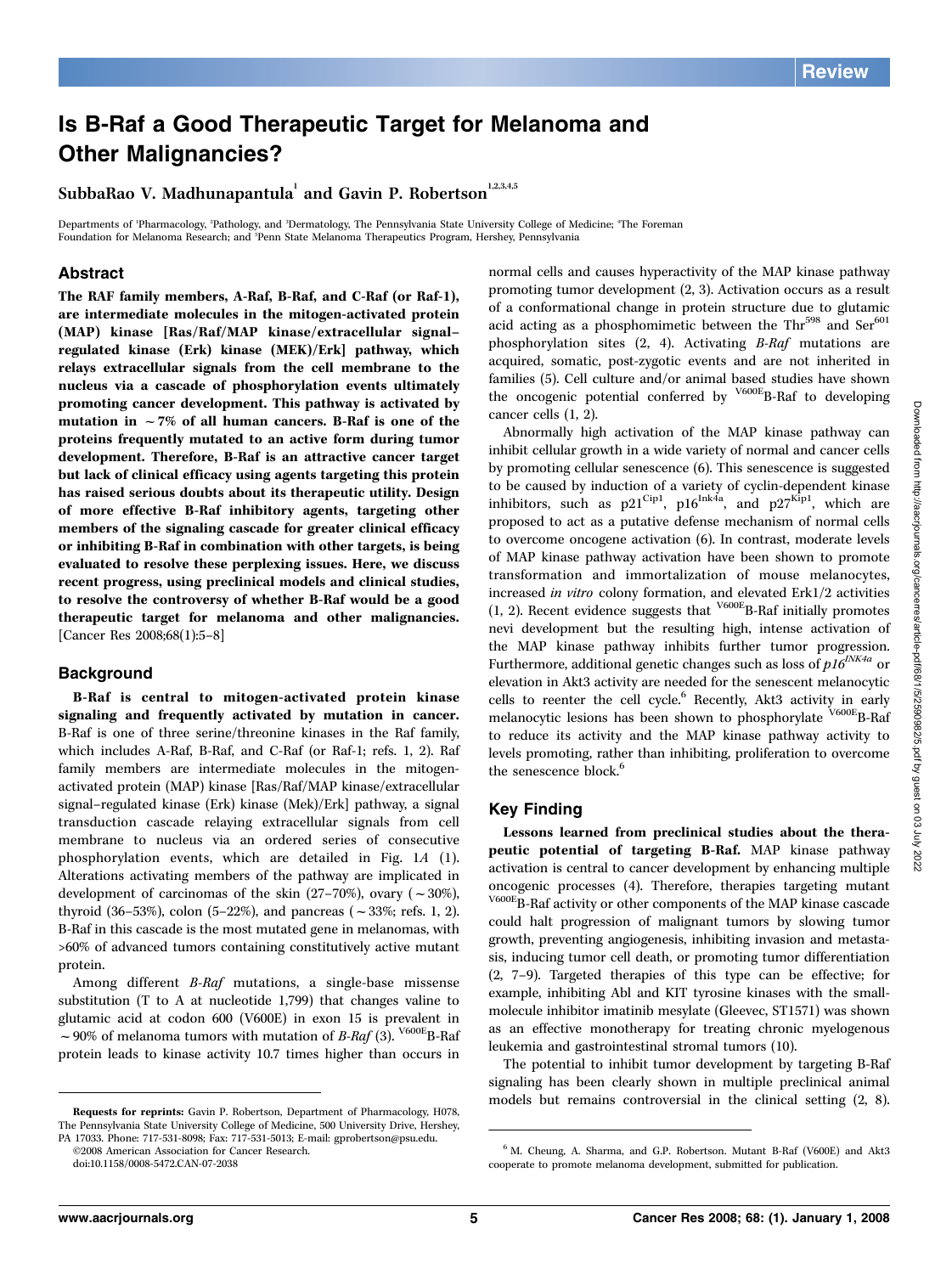

Figure 1. A, diagrammatic representation of the MAP kinase signaling pathway. Shown are selected proteins in the signaling cascade affected by constitutively activated B-Raf mutation and effect on cell survival, invasion, growth, and angiogenesis. Pharmacologic agents inhibiting the pathway at various locations in the pathway are also shown. Typically the cascade is activated when extracellular stimuli such as mitogens, hormones, or neurotransmitters induce receptor tyrosine kinase dimerization leading to Ras-activation by increasing cellular Ras-GTP levels. Activated Ras recruits dimerized Raf kinase to the plasma membrane where it is activated by autophosphorylation or by other kinases and assembled into a MAP kinase signaling complex consisting of Mek, Erk, and scaffolding proteins. Phosphorylation and activation of Mek1 and Mek2 by activated Raf kinase initiates MAP kinase signaling, which subsequently phosphorylates (activates) downstream Erk1 and Erk2. Activated Erk1 and Erk2 dissociate from the MAP kinase complex and phosphorylate several cytoplasmic proteins, kinases, and nuclear transcription factors that<br>ultimately lead to expression of proteins playing important rol B-RAF but not with siRNA to C-RAF or scrambled siRNA (see ref. 8). SiRNA-mediated reduction of B-Raf led to decreased tumorigenic potential of melanoma cells. SiRNAs against B-Raf, C-Raf, and scrambled siRNA were introduced into UACC 903 melanoma cells (white arrow) and, 36 h later, cells were injected into nude mice (black arrow). Size of tumors was measured at 2-d intervals; bars, SE. SiRNA-mediated down-regulation of B-Raf lasted for up to 8 d in culture and reduced the tumorigenic potential of melanoma cells. Control cells were nucleofected with buffer only, a scrambled siRNA, or siRNA against C-Raf. C, inhibition of B-Raf signaling using sorafenib retards melanoma tumor development (see ref. 8). The effects of sorafenib (BAY 43-9006) treatment are shown on melanoma tumor development. UACC 903 melanoma cells were injected into nude mice and tumor development was allowed to occur to day 6, at which point mice were injected i.p. every 2 d with sorafenib dissolved in DMSO (indicated by *arrowheads*). Control animals were given DMSO only. The Raf kinase inhibitor sorafenib reduced the<br>tumorigenic potential of melanoma cells containing mutant <sup>V600E</sup> of mice. SiRNA against each respective protein or a scrambled siRNA control was introduced into green fluorescent protein–tagged 1205 Lu melanoma cells; 36 h later cells were i.v. injected into nude mice, and 17 d later lung metastases were scored.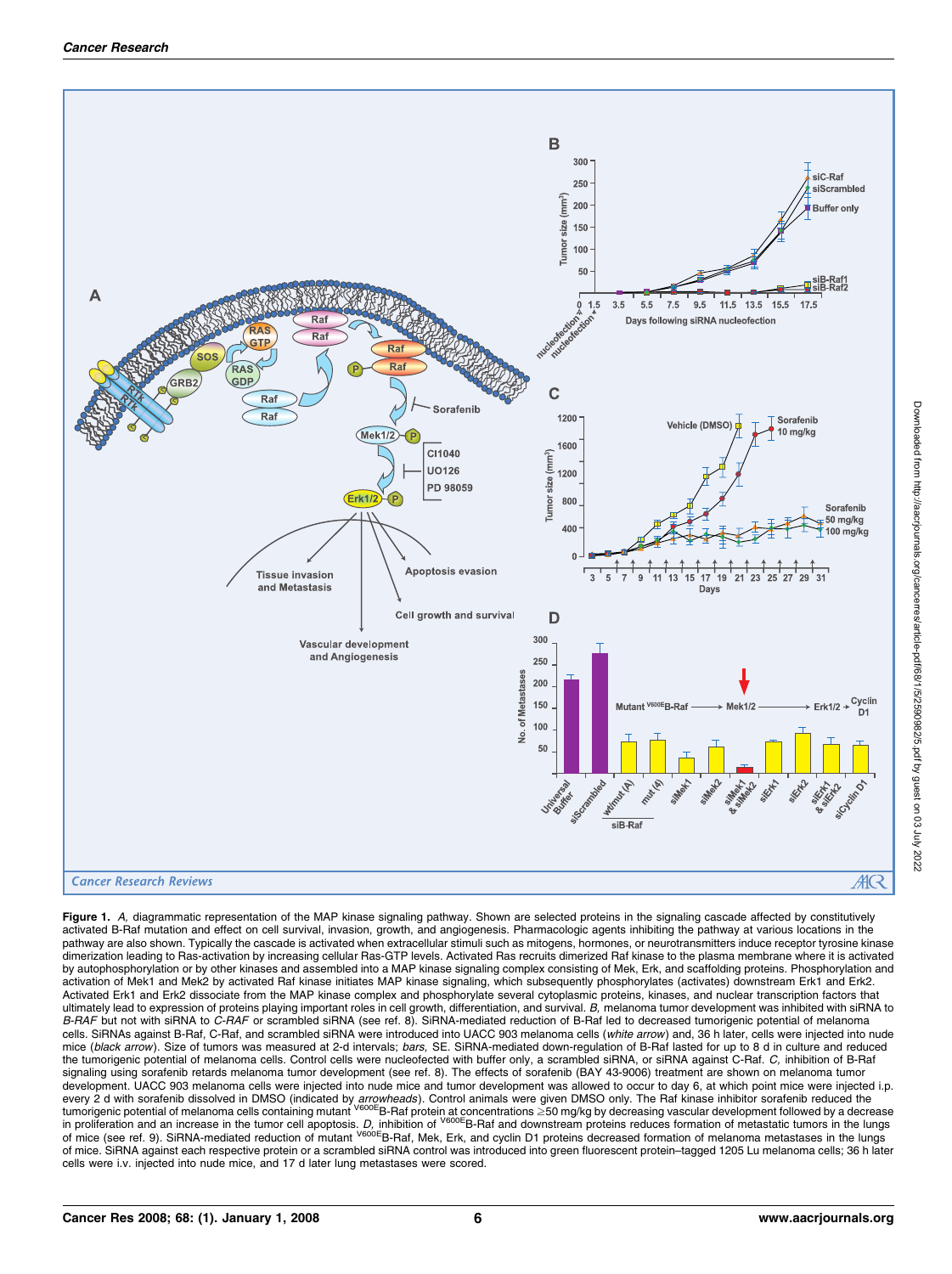Targeting B-Raf using siRNA or pharmacologic Raf kinase inhibitor sorafenib (BAY 43-9006) reduced MAP kinase signaling, thereby decreasing tumor and/or metastasis development in animals (Fig. 1B and C; refs. 8, 9). Treating mice containing melanomas, colon, breast, or lung tumors significantly reduced cell growth and/or vascular development thereby delaying tumorigenesis (8). Specifically, siRNA- and sorafenib-mediated inhibition of B-Raf in melanoma decreased cellular proliferation and/or vascular endothelial growth factor (VEGF) secretion, which retarded vascular development by acting as an angiogenesis inhibitor (2, 8). More recently, V600EB-Raf has also been shown to regulate melanoma metastasis through overexpression of fibronectin and by promoting interaction of melanoma cells with neutrophils to facilitate extravasation across the endothelial lining as well as enhance proliferation in the lung microenvironment (7, 11). Inhibiting these processes decreased lung metastases by 4- to 5-fold of cells containing but not those lacking the  $\overline{V}^{600E}$ B-Raf mutation (9). Thus, active B-Raf can be targeted to reduce the tumorigenic and metastatic potential of cancer cells by reducing cellular proliferation or vascular development in animal models, making it a likely clinical therapeutic target.

Unfortunately, clinical trials using sorafenib to target B-Raf signaling have not been effective except for kidney cancer, which has raised serious doubt about the utility of therapeutically targeting B-Raf signaling (12). Sorafenib has now been approved for use in humans with renal cell carcinoma with relatively few minor side effects (rashes, hand-foot syndrome, diarrhea, hypertension, and stomatitis) and extending average life span by almost 12 weeks (2, 12). Discrepancies between preclinical and clinical trial results in terms of effectiveness of shrinking tumors following B-Raf inhibition are serious and controversial issues that need resolution.

Searching for the solution to whether B-Raf is a suitable therapeutic target. Controversy remains about an explanation for the lack of therapeutic success when targeting mutant  $V^{600E}B$ -Raf. One possibility is that it is not the most efficient strategy to inhibit the MAP kinase signaling cascade or whether it is due to the mechanism of action of sorafenib (2, 9). In response to this controversy, preclinical studies have evaluated whether targeting V600EB-Raf or another member of the MAP kinase pathway would be the most effective approach to inhibit this pathway. SiRNA-mediated inhibition of  $V600E$ B-Raf and proteins downstream in the MAP kinase signaling cascade (Mek1/2, Erk1/2, and cyclin D1) all significantly decreased lung metastases compared with controls (9). However, targeting Mek1/2 was the most effective strategy to reduce lung metastases, which is illustrated in Fig. 1D (9). Furthermore, melanomas containing mutated B-Raf are more responsive to agents targeting Mek in the MAP kinase pathway than tumors with wild-type B-Raf or harboring a Ras mutation (13). These were not the first studies to identify Mek as a potentially important therapeutic target in the pathway. Pharmacologic inhibition of Mek using CI-1040 had previously been shown to be effective for reducing melanoma metastasis (14). A separate study has also shown that inhibition of V600EB-Raf and Mek using sorafenib and UO126 was more effective in retarding tumor development compared with sorafenib monotherapy or siRNA-mediated down-regulation of B-Raf expression (2).

Additional controversy exists about whether the presence of B-Raf mutation affects therapeutic agent efficacy. Preclinical models suggest that it may alter responsiveness to therapeutic agents (13). However, studies assessing the clinical significance of B-Raf mutations in metastatic melanoma show varied results with respect to the clinical characteristics or outcomes between melanomas with or without B-Raf mutation (9). This has raised significant concern about B-Raf as a therapeutic target (2). Especially, if preclinical animal studies are correct, therapeutically targeting the MAP kinase signaling cascade may only be effective for the  $\sim 60\%$  of melanoma patients whose tumors contain mutant  $V^{600E}$ B-Raf protein and maximal inhibition may require inhibition of Mek1/2 and not B-Raf (9, 13). Thus, it may be critical to ascertain the mutational status of B-Raf in patients and use Mek1/2 inhibitors for greatest therapeutic efficacy. Discrepancies between preclinical animal models and clinical studies still need to be reconciled.

Pharmacologic agent selection could be the key to effectively target B-Raf pathway signaling. Whereas failure of sorafenib in clinical trials could be due to its inability to reach a concentration sufficient to inhibit B-Raf or to decreased potency against highly active mutant B-Raf compared with wild-type B-Raf, it is most likely due to off-target secondary effects. Pharmacologic agents are generally not specific but rather inhibit activity of multiple proteins. Sorafenib is one such example where, in addition to inhibiting Raf, it also decreases activity of VEGF receptor (VEGFR)-1, VEGFR2, VEGFR3, platelet-derived growth factor receptor-β, Flt-3, p38, c-Kit, and fibroblast growth factor receptor 1 (15). Therefore, inhibitory effects may be due to sorafenib or metabolized products targeting any single or combination of proteins. To address this issue, preclinical studies are evaluating the efficacy of more specific B-Raf inhibitors such as SB-590885. SB-590885 is a potent B-Raf kinase inhibitor that is  $\sim$  100-fold more specific than sorafenib and acts by stabilizing the active conformation. However, use in preclinical models led to only a modest decrease in melanoma tumor volume, suggesting B-Raf might not be an ideal target (16).

Perhaps drugs need to be selected that target particular processes mediated by B-Raf signaling to be effective. Preclinical studies in animals have evaluated this possibility by identifying agents that inhibit the same tumorigenic phenotype as occurs following siRNA-mediated inhibition of B-Raf. In these studies, siRNA-mediated inhibition of <sup>V600E</sup>B-Raf showed that it was necessary for the pathway inhibitor to decrease the proliferative capacity of tumor cells for efficacy (8, 9). However, comparison of siRNA-mediated versus sorafenib-mediated inhibition showed that sorafenib significantly retarded vascular development, mediated through reduced VEGF secretion or VEGFR inhibition, whereas siRNA decreased the proliferative capacity of tumor cells (8). Studies examining the mechanism reducing metastasis development following B-Raf inhibition came to a similar conclusion showing that decreased proliferative capacity was necessary for metastasis inhibition (9). Because lung metastases in this model did not require angiogenesis, sorafenib and its antiangiogenic properties had no effect. In contrast, Mek inhibition using UO126 decreased tumor cell proliferation thereby significantly reducing lung metastases (8, 9, 17). Other reports also found sorafenib ineffective at blocking lung adenoma formation compared with the Mek inhibitor CI-1040 (14). It is confounding that sorafenib and UO126 inhibit <sup>V600E</sup>B-Raf signaling in cultured melanoma cells to similar levels but are not equally effective at inhibiting metastasis development in animals. Efficacy of an agent such as sorafenib in cultured cells does not necessarily translate into tumor inhibitory effectiveness. Thus, targeting Mek using pharmacologic agents and not mutant B-Raf might have greatest clinical efficacy.